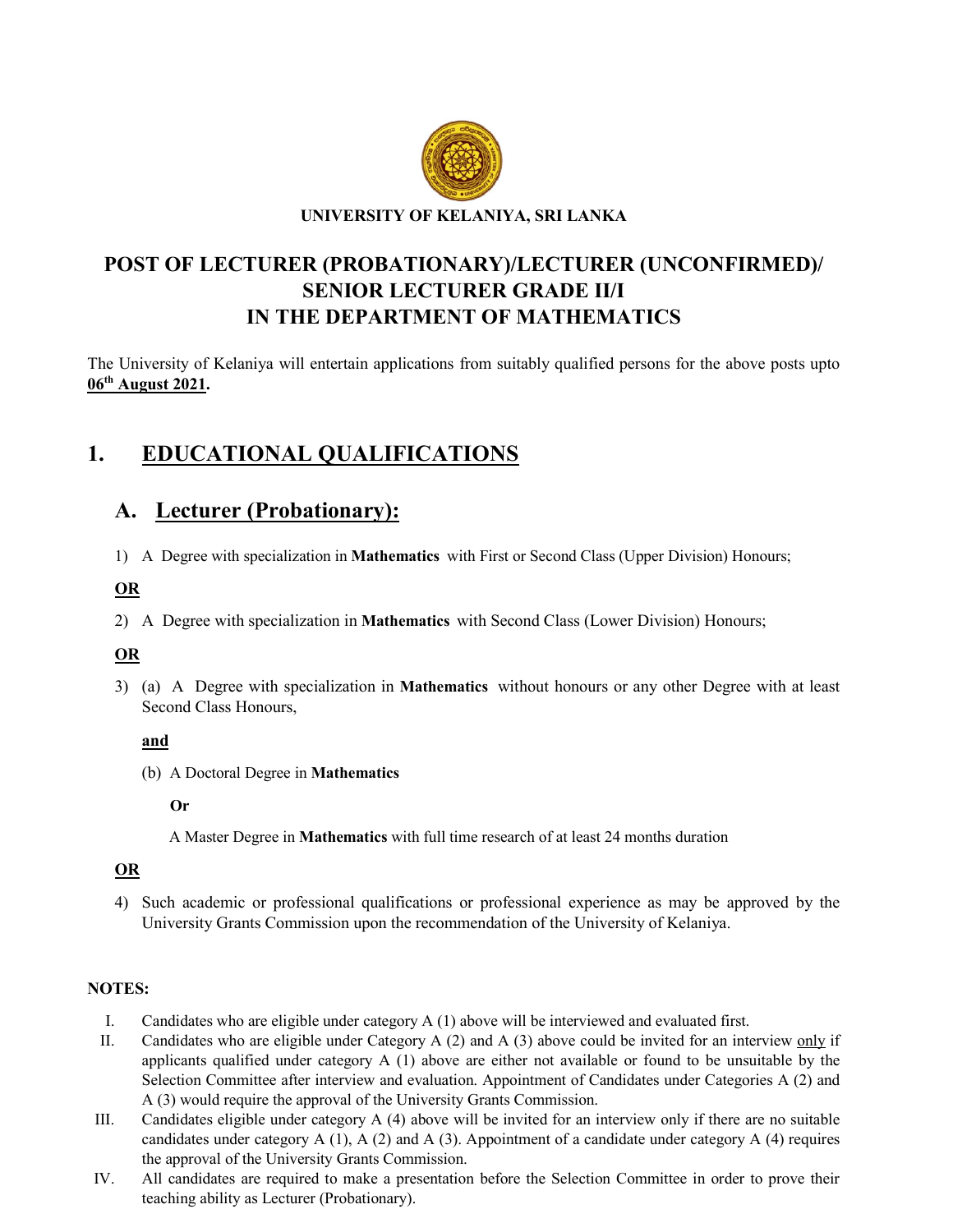# B. Lecturer (Unconfirmed) :

(1) Candidate who are applying for above post should possess academic qualifications required for Lecturer (Probationary).

## AND

- (2) (i) A Doctoral Degree in Mathematics
	- or
	- (ii) A Master Degree in Mathematics with full time research of at least 24 months duration

## AND

- (3) Having less than (06) years experience in one or more of the following:
	- i. Teaching at University Level,
	- ii. Professional experience,
	- iii. Research in a recognized Institution,
	- iv. Postgraduate Studies to acquire the qualifications stipulated at (2) above.

# C. Senior Lecturer Grade II :

(1) Candidate who are applying for above post should possess academic qualifications required for Lecturer (Probationary)

## AND

- (2) (i) A Doctoral Degree in Mathematics
	- or

(ii) A Master Degree in Mathematics with full time research of at least 24 months duration

## AND

- (3) At least six (06) years experience in one or more of the following:
	- I. Teaching at University Level,
	- II. Professional experience,
- III. Research in a recognized Institution,
- IV. Postgraduate Studies to acquire the qualifications stipulated at (2) above.

# D. Senior Lecturer Grade I

(1) Candidate who are applying for above post should possess academic qualifications required for Lecturer (Probationary)

## AND

(2) (i) A Doctoral Degree in Mathematics

or

(ii) A Master Degree in Mathematics with full time research of at least 24 months duration